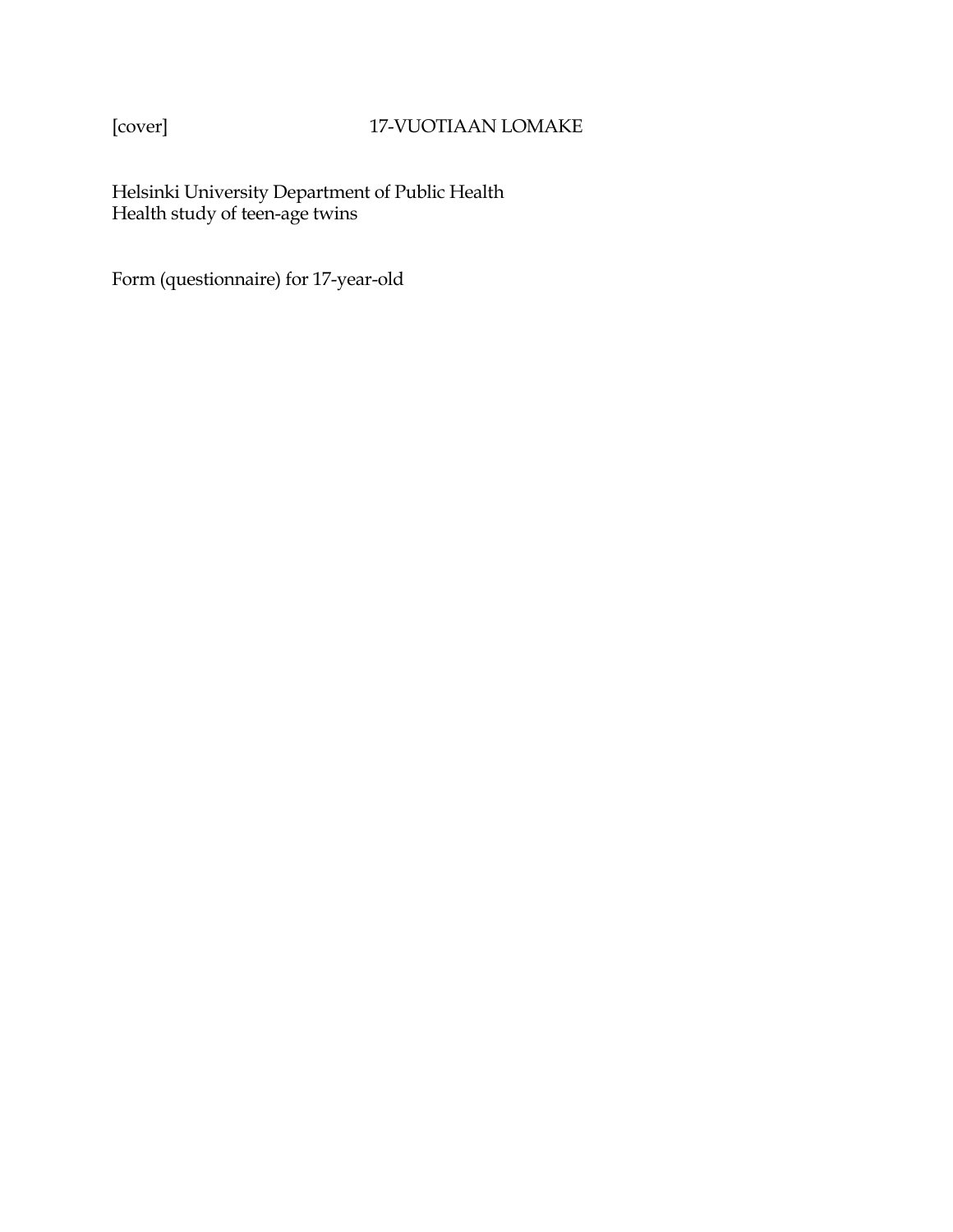[page 2]

Dear teenager:

This questionnaire is part of medical research studying the influence of and relationship between genetic inheritance and environment on health and factors influencing health.

Now we are asking you to answer the questionnaire another time. From a scientific viewpoint it is of utmost importance that EVERY ONE WHO HAS RECEIVED THIS FORM ANSWER THIS QUESTIONNAIRE. The forms have been numbered for data processing purposes. Thus we will avoid sending a new form to those who have already answered. If your parents would like to see this form, we would hope they would do so before you answer the questions in it. For the reliability of the study it is very important that you answer the questions independently.

Be thorough in answering the questions. WHEN YOU ARE DONE, CHECK TO MAKE SURE YOU HAVE NOT SKIPPED ANY QUESTIONS BY ACCIDENT. We hope you would find the time to complete the questionnaire within seven days.

Return the completed questionnaire in the enclosed return envelope. You can drop it at the post office without a stamp. We will pay for the postage.

NOTICE: YOUR IDENTITY AND THE INFORMATION YOU GIVE WILL REMAIN COMPLETELY CONFIDENTIAL. The results of the research will be studied in the form of tables compiled from all the answers, and won't reveal answers given by individual participants.

ANSWER LIKE THIS:

It is easy to fill out the questionnaire. You will always answer each question or subquestion by circling one of the alternatives. The alternatives have been numbered.

Some of the questions have, after the answer alternatives, a supplementary question or an indication to move on to a certain other question. In some of the questions you are asked to write or number something.

If you have to correct an answer, cross out the faulty answer.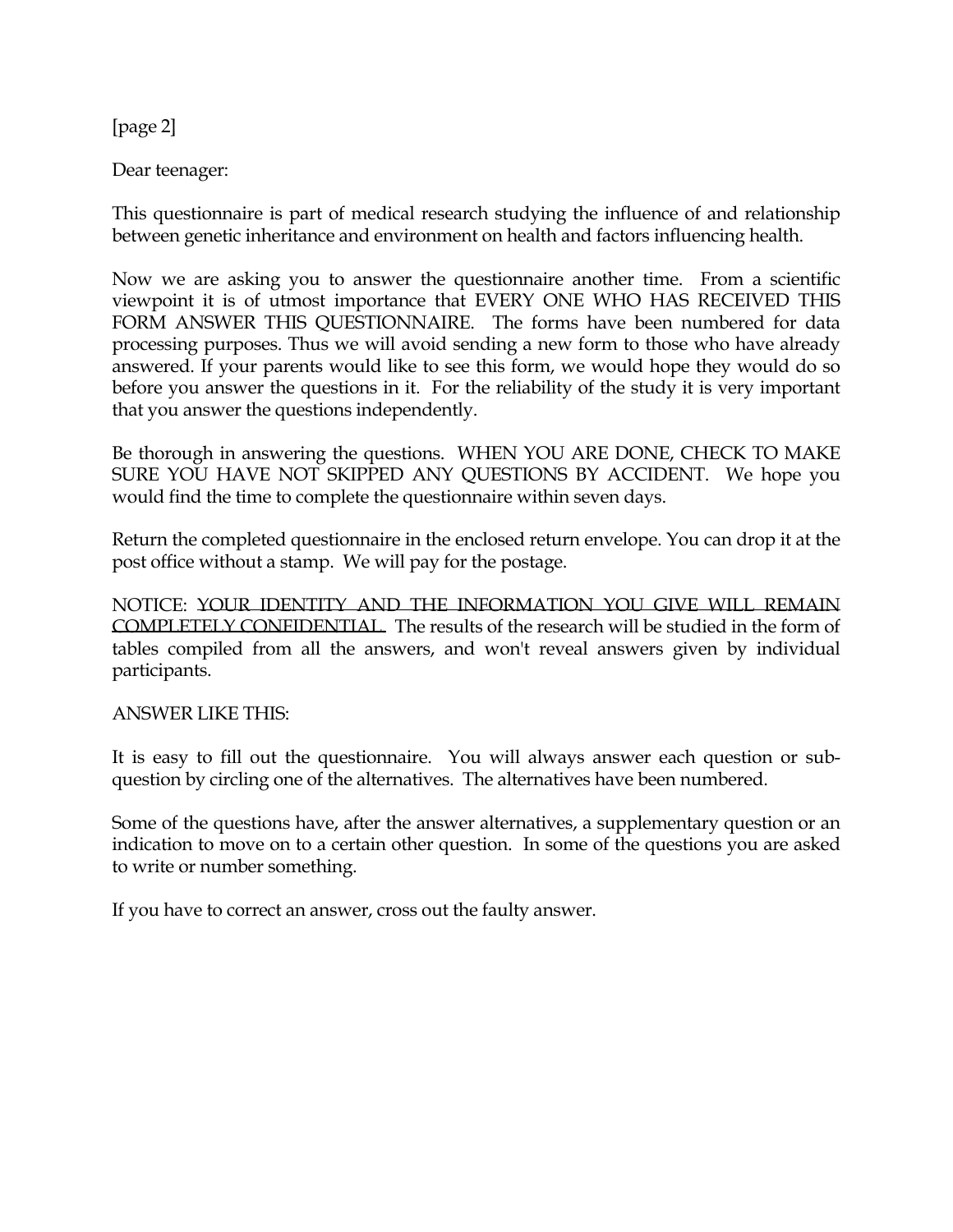[page 3]

# HERE BEGIN THE ACTUAL QUESTIONS

# 1 DO YOU STILL LIVE WITH YOUR TWIN?

- 1 I still live with her/him
- 2 No I don't, how often do you meet or talk by telephone?
	- 1 daily or almost daily
	- 2 about once a week
	- 3 1-2 times a month
	- 4 less often

# 2 ARE YOU PRESENTLY ATTENDING SCHOOL OR STUDYING?

- 1 I don't go to school nor do I study ----> go to question 4
- 2 I go to school or study, I don't work
- 3 I go to school or study, but also work

## 3 WHAT KIND OF SCHOOL OR INSTITUTION DO YOU ATTEND?

- 1 elementary school, intermediate school
- 2 gymnasium (high-school)
- 3 higher education, university
- 4 trade school (accounting-, technical-, agricultural-, etc. school)
- 5 vocational school [higher level than 4. above but below university level] (business school, engineering school, nursing school etc.)
- 6 job training programs, vocational training or equivalent.
- 7 other school or institution, what?

## 4 IF YOU DON'T PRESENTLY STUDY OR ATTEND SCHOOL, WHAT DO YOU DO?

I AM:

- 1 in temporary training in order to continue my studies
- 2 I work for pay
- 3 I'm serving in the military
- 4 I'm unemployed or on forced leave
- 5 I'm at home
- 6 other, what?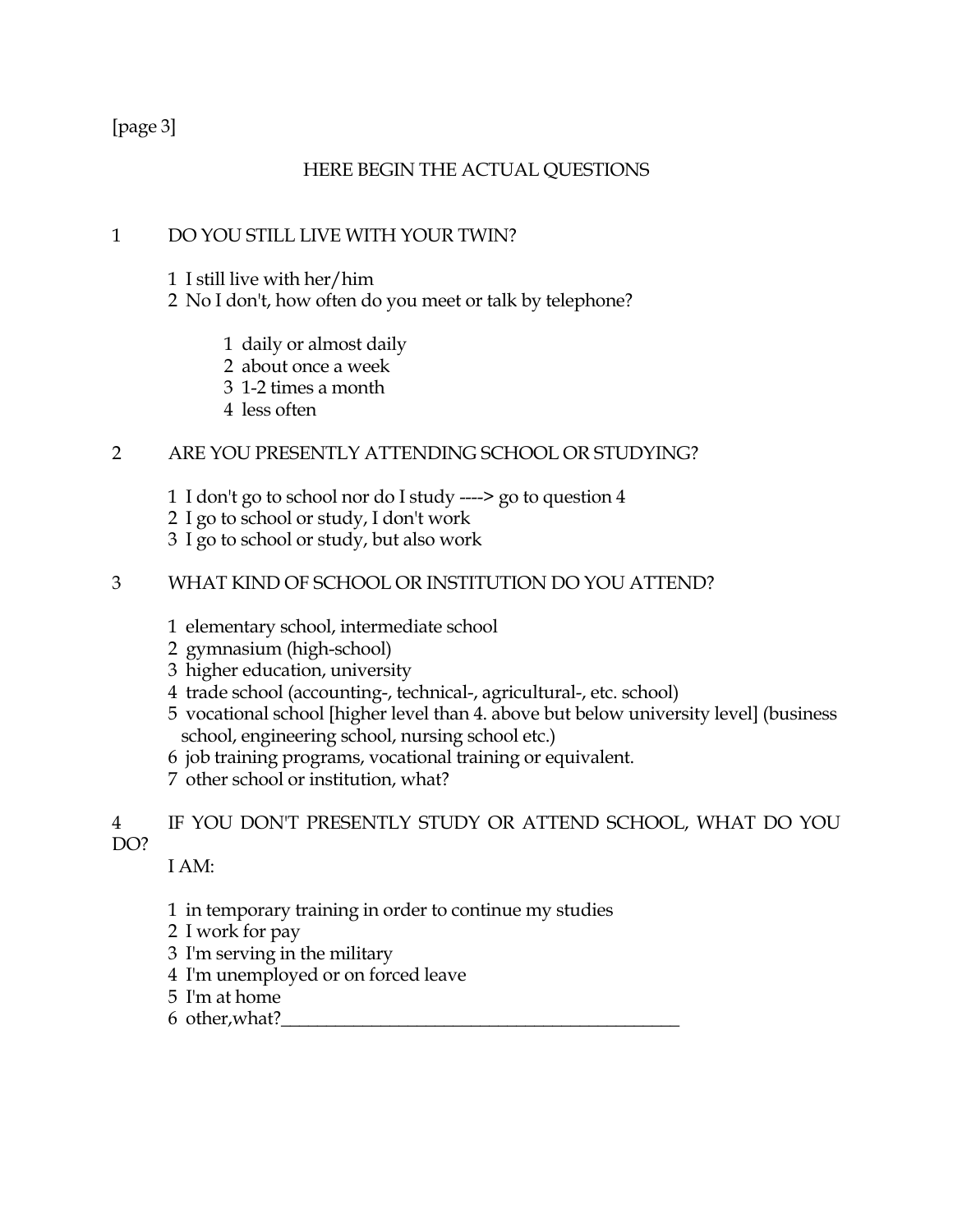[page 4]

USE OF FREE TIME

## 5 WITH WHOM DO YOU USUALLY SPEND YOUR FREE TIME?

- 1 alone
- 2 with my twin
- 3 with my family
- 4 with one friend
- 5 with two of my friends
- 6 with a larger group
- 6 HOW MUCH OF YOUR FREE TIME DO YOU SPEND TOGETHER WITH YOUR TWIN?
	- 1 nearly all of it
	- 2 I spend somewhat more of my free time with my twin than with other people
	- 3 I spend somewhat more of my free time with others than with my twin.
	- 4 I spend most of my free time with others than my twin
	- 5 we live apart and don't have the opportunity to spend time together
	- 6 I cannot say

## HEIGHT AND WEIGHT

- 7 CURRENT HEIGHT\_\_\_\_\_\_\_\_\_\_cm
- 8 CURRENT WEIGHT\_\_\_\_\_\_\_\_\_\_kg

# HEALTH

- 9 HOW DO YOU VIEW YOUR HEALTH, IS IT PRESENTLY
	- 1 very good
	- 2 rather good
	- 3 mediocre
	- 4 rather poor
	- 5 very poor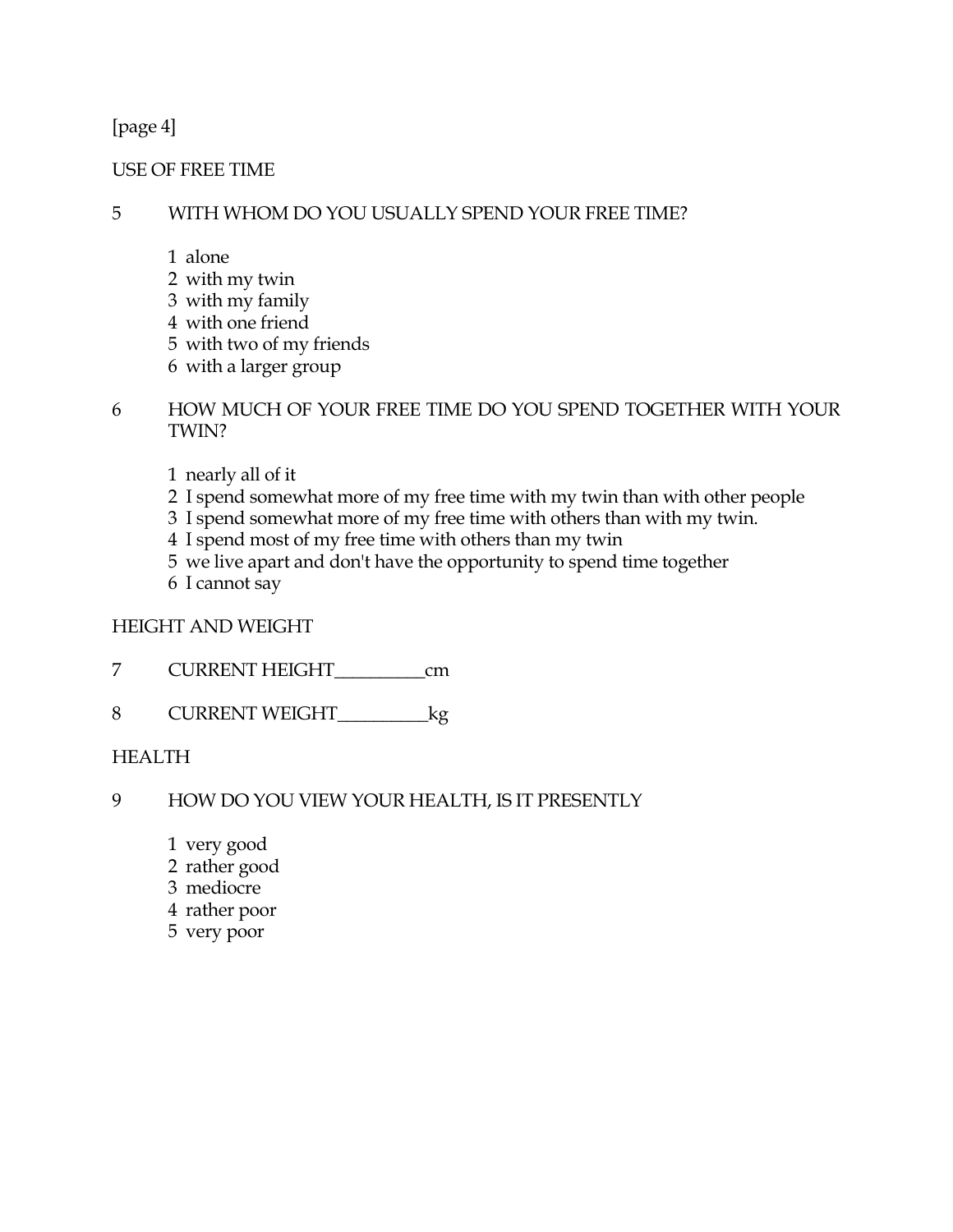## [page 5]

### SMOKING, COFFEE DRINKING AND USE OF ALCOHOL

### 10 WHICH OF THE FOLLOWING CHOICES BEST FITS YOUR PRESENT USE OF CIGARETTES?

- 1 I smoke, at least, 10 cigarettes a day
- 2 I smoke everyday, however, no more than 9 cigarettes a day
- 3 I smoke once a week, or more often, however, not every day
- 4 I smoke less than once a week
- 5 I have stopped or quit smoking
- 6 I have never smoked

### 11 HOW MANY CUPS OF COFFEE OR TEA, DO YOU DRINK PER DAY?

COFFEE 0 I don't drink daily

1 about\_\_\_\_\_\_\_\_\_\_\_\_\_\_\_cups

- TEA 0 I don't drink daily 1 about cups
- 12 HOW OFTEN DO YOU DRINK ALCOHOL AT ALL? TRY TO INCLUDE THE TIMES ALSO WHEN YOU DRINK VERY SMALL QUANTITIES, LIKE JUST HALF A BOTTLE OF LIGHT BEER OR A DROP OF WINE.
	- 1 daily
	- 2 couple of times a week
	- 3 once a week
	- 4 a couple of times a month
	- 5 about once a month
	- 6 about once every two months
	- 7 3-4 times a year
	- 8 once a year or less
	- 9 I don't use alcohol

## 13 AND HOW OFTEN DO YOU GET REALLY DRUNK?

- 1 once a week or more often
- 2 about 1-2 times a month
- 3 less often than that
- 4 never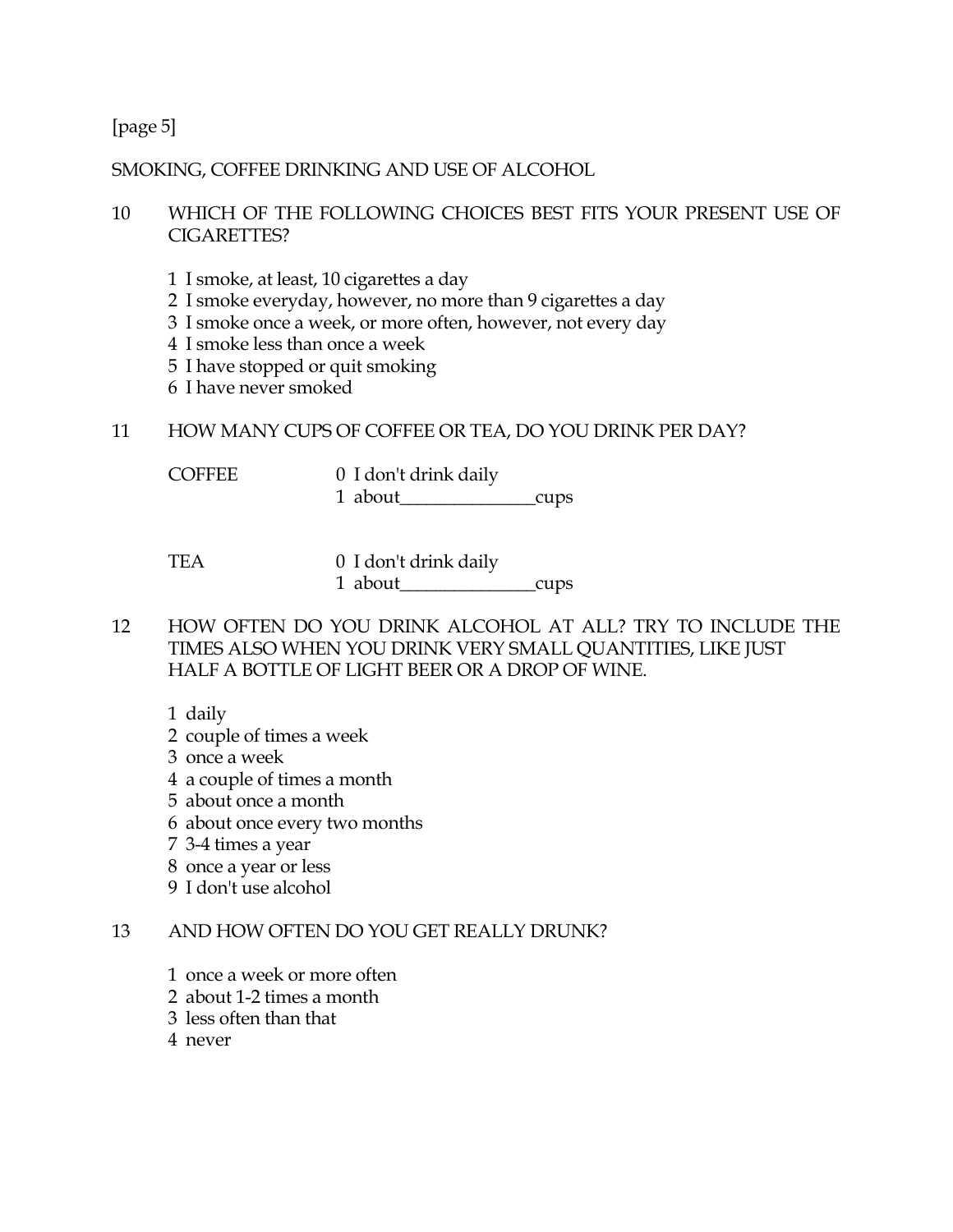[page 6]

#### 14 ON HOW MANY DAYS TOTAL HAVE YOU HAD BEER, WINE, OR LIQUOR DURING THE PAST FOUR WEEKS?

 on \_\_\_\_\_\_\_\_\_\_days 0 I didn't drink at all

### 15 WHAT PROPORTION OF YOUR SAME-AGE AND SAME-SEX PEERS DRINK EVERY NOW AND THEN?

BEER WINE HARD LIQUOR 1 almost everyone 1 almost everyone 1 almost everyone 2 most 2 most 2 most 3 half 3 half 3 half 4 some 4 some 4 some 4 some 4 some 4 some 4 some 4 some 4 some 4 some 4 some 4 some 4 some 4 some 4 some 4 some 4 some 4 some 4 some 4 some 4 some 4 some 4 some 4 some 4 some 4 some 4 some 4 some 4 some 4 some 4 some 4 som 5 hardly any 5 hardly any 5 hardly any

#### PHYSICAL EXERCISE

#### 16 HOW DO YOU PERCEIVE YOUR PRESENT PHYSICAL CONDITION? IS IT

- 1 very good
- 2 rather good
- 3 satisfactory
- 4 rather poor
- 5 very poor

#### 17 HOW OFTEN DO YOU EXERCISE OR DO SPORTS DURING YOUR FREE TIME? (SCHOOL PHYSICAL ACTIVITIES DON'T COUNT HERE)

- 1 not at all
- 2 less than once a month
- 3 1-2 times a month
- 4 about once a week
- 5 2-3 times a week
- 6 4-5 times a week
- 7 just about every day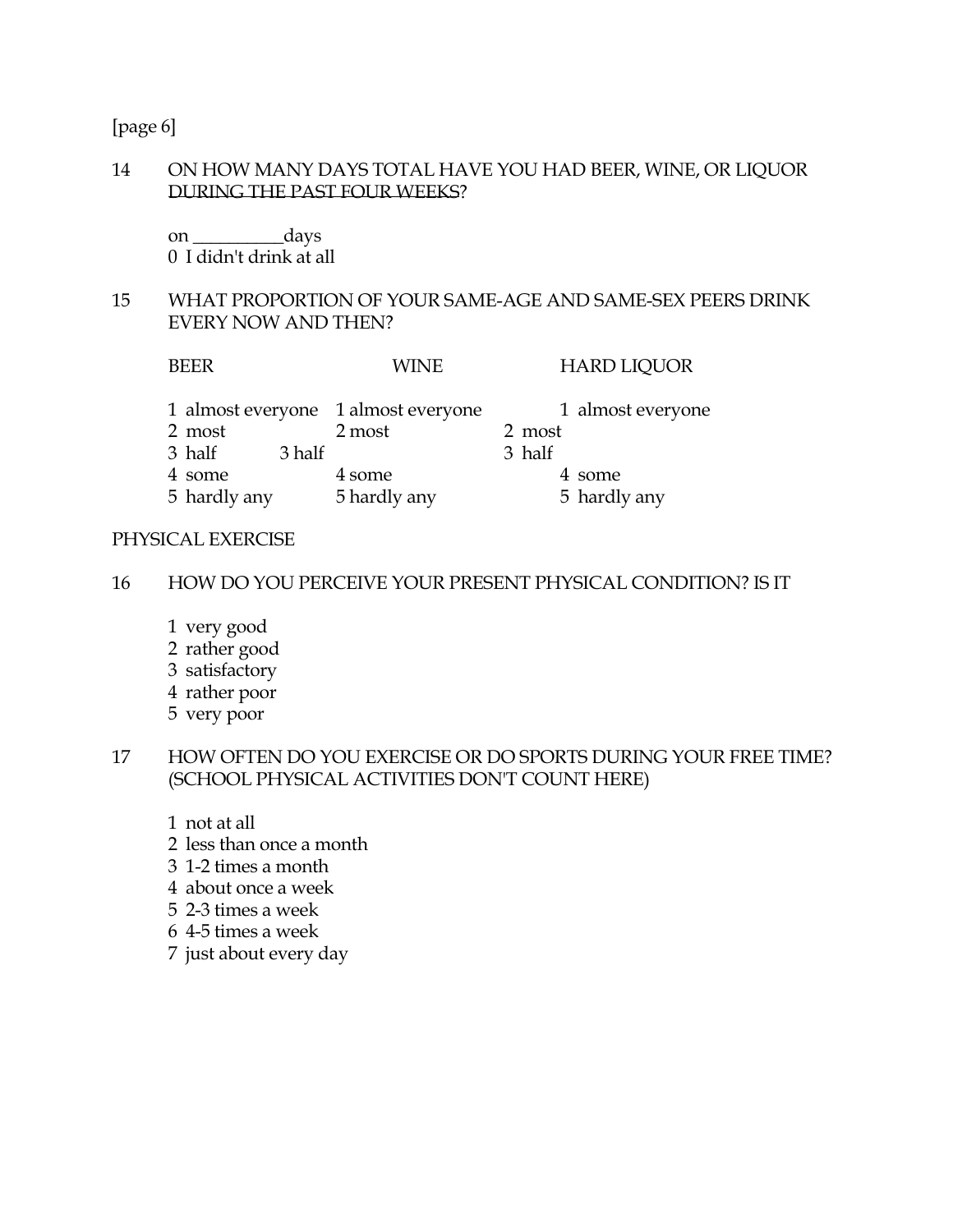[page 7]

- 18 WHAT SORTS OF FREE-TIME PHYSICAL EXERCISES DO YOU DO? (SCHOOL PHYSICAL ACTIVITIES DO NOT COUNT HERE). CIRCLE AS MANY CHOICES THAT APPLY TO YOU.
	- 1 I do not do any physical exercises - skip to question #20
	- 2 bicycling
	- 3 jogging
	- 4 swimming
	- 5 cross-country skiing
	- 6 slalom, down-hill skiing
	- 7 body-building
	- 8 aerobics
	- 9 other gymnastics
	- 10 tennis 11 soccer
	- 12 volleyball
	- 13 badminton
	- 14 baseball
	- 15 basketball
	- 16 bandy
	- 17 ice-hockey
	- 18 ice-skating
	- 19 weight lifting
	- 20 other, what?
- 19 PRESENTLY, DO YOU TAKE PART IN ATHLETIC COMPETITIONS OR DO YOU PLAY WITH A TEAM?
	- 1 no 2 yes, what type(s)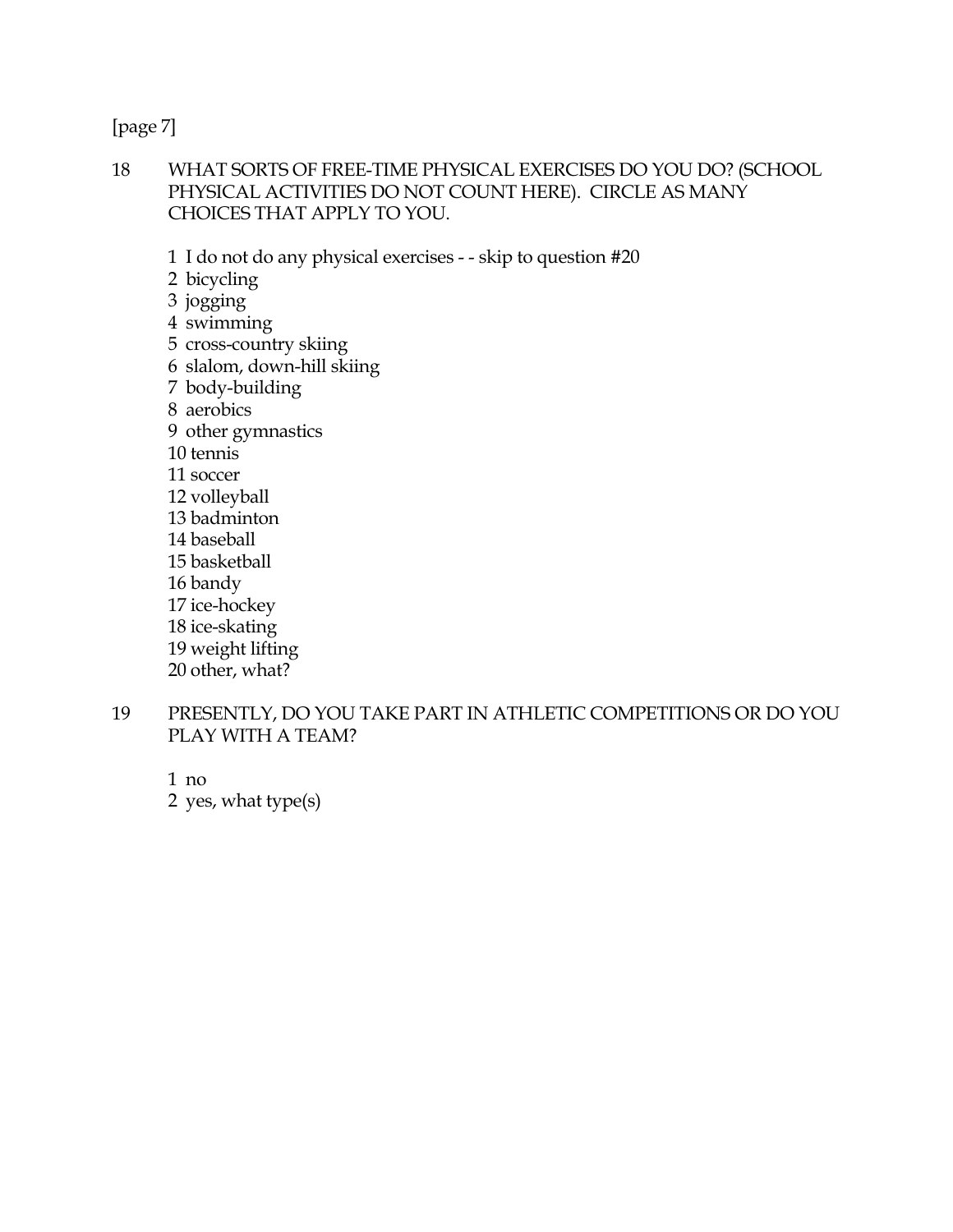[page 8]

#### 20 SENSATIONS

DIRECTIONS: Each item below contains two choices (a or b). Please indicate which choice better describes your likes and feelings. In some cases, you may find both choices describe your likes or feelings. Always choose the one which better describes your preferences. In some cases, you may find that you do not like either choice. In such cases, mark the choice you dislike least. Do not leave any items blank.

| 1. | A I like "wild" uninhibited parties.                                                                  | B I prefer quiet parties with good<br>conversation.                                                       |
|----|-------------------------------------------------------------------------------------------------------|-----------------------------------------------------------------------------------------------------------|
| 2. | A I often wish I could be a mountain<br>climber.                                                      | B I can't understand people who<br>risk their necks climbing<br>mountains.                                |
| 3. | A I like to explore a strange city or<br>section of town by myself, even if<br>it means getting lost. | B I prefer a guide when I am in<br>a place I don't know well.                                             |
| 4. | A I dislike people who do or say things just<br>to shock or upset others.                             | B When you can predict almost<br>everything a person will do and<br>say he or she must be a bore.         |
| 5. | A A sensible person avoids activities<br>that are dangerous.                                          | B I sometimes like to do things<br>that are a little frightening.                                         |
| 6. | A I dislike "swingers".                                                                               | B I enjoy the company of real<br>"swingers".                                                              |
| 7. | A I like to try new foods that I have<br>never tasted before.                                         | B I order the dishes with which<br>I am familiar, so as to avoid<br>disappointment and<br>unpleasantness. |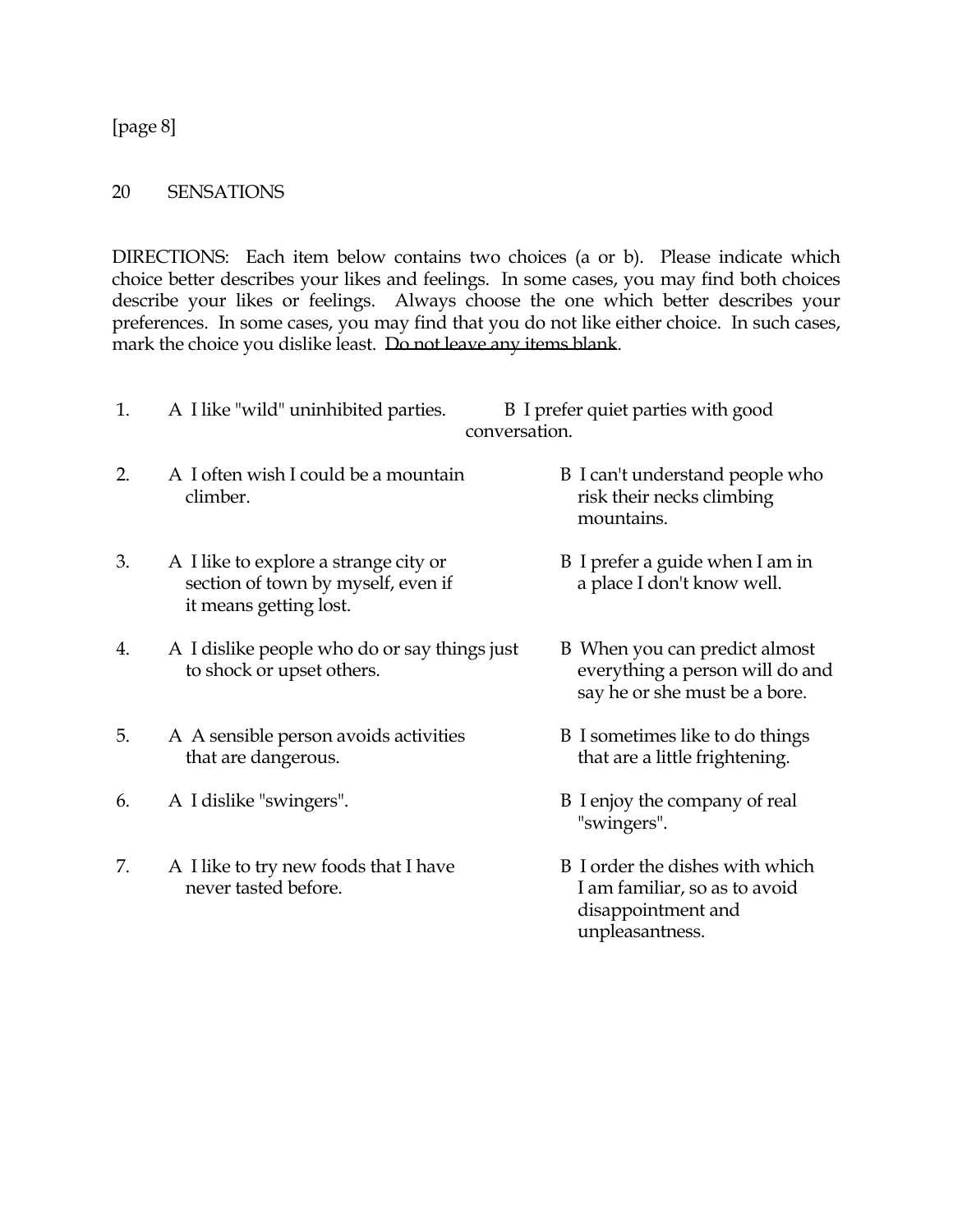## [page 9]

- 8. A I would like to take up the sport of B I would not like to take up the water-skiing. Sport of water-skiing.
- 9. A I would like to take off on a trip with B When I go on a trip I like to no pre-planned or definite routes or plan my route and timetable timetable.  $\qquad \qquad$  fairly carefully.
- 10. A I prefer the "down-to-earth" kinds of B I would like to make friends people as friends. in some of the "far-out" groups
- 11. A I prefer the surface of the water to B I would like to go scuba diving. the depths.
- 12. A I would like to meet some persons who B I stay away from anyone I are homosexual (men or women). suspect of being "queer".
- 13. A I prefer friends who are excitingly B I prefer friends who are reliable unpredictable. and predictable.
- 14. A I am not interested in experience for B I like to have new and exciting its own sake. experiences and sensations even
- 15. A The essence of good art is its clarity, B I often find beauty in the symmetry of form and harmony of colors. "clashing" of colors and
- 16. A I enjoy spending time in the familiar B I get very restless if I have to surroundings of home. stay around home for any length
- 17. A I like to dive off the high board. B I don't like the feeling I get
- 18. A I like to date members of the opposite B I like to date members of the sex who are physically exciting. opposite sex who share my
- 
- 
- like artists or "hippies".
	-
	-
	-
	-

 if they are a little frightening, unconventional or illegal.

- irregular forms of modern paintings.
- of time.
	- standing on the high board (or I don't go near it at all).
- values.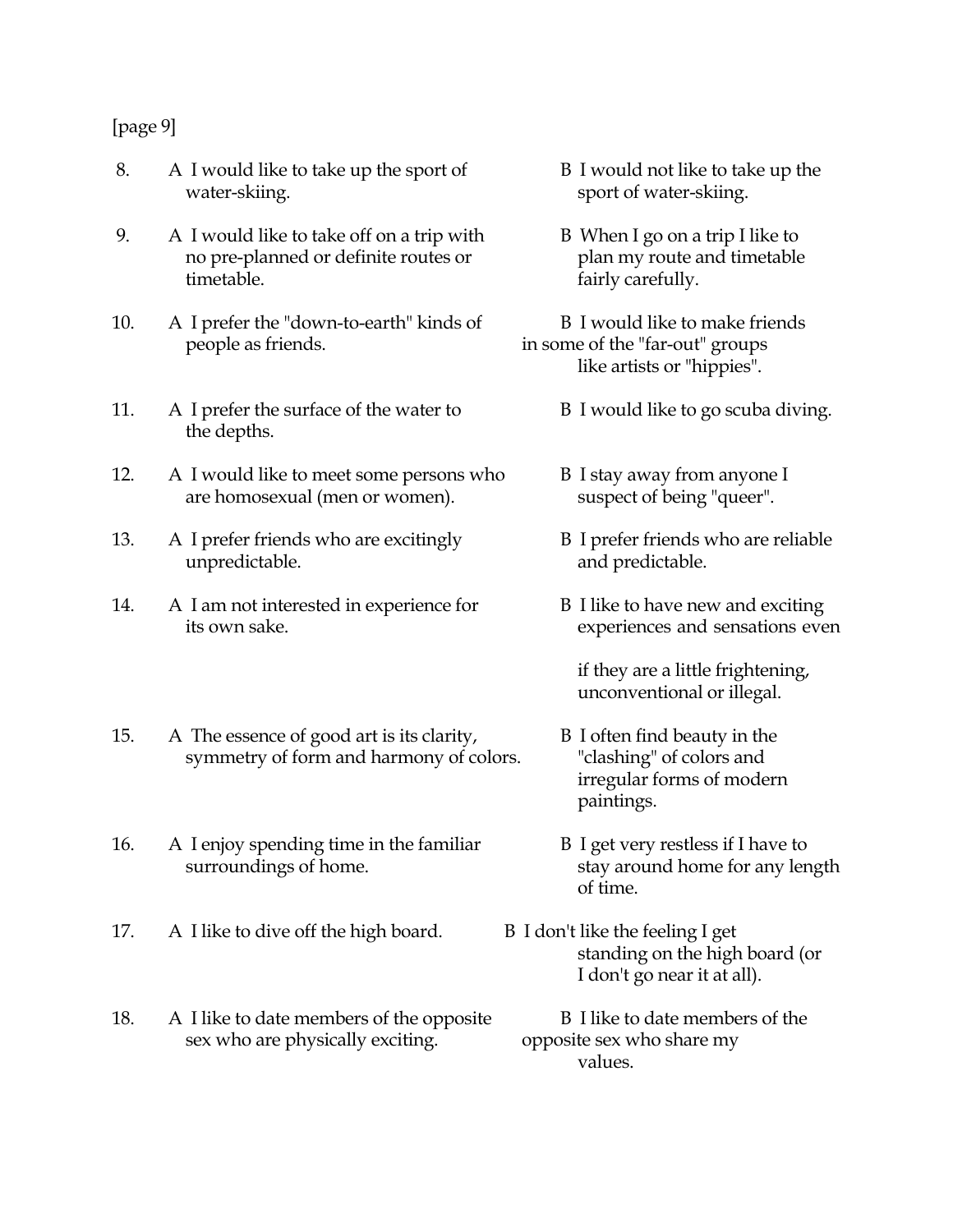#### [page 10]

19. A a non-scored item? B

- 20. A A person should have considerable B It's better if two married sexual experience before marriage. persons begin their sexual
- 21. A I like people who are sharp and witty B I dislike people who have even if they do sometimes insult their fun at the expense of others. hurting the feelings of others.
- 22. A There is altogether too much portrayal B I enjoy watching many of the of sex in movies. "sexy" scenes in movies.
- 23. A People should dress according to some B People should dress in standards of taste, neatness, and individual ways even if the style. effects are sometimes strange.
- 24. A Skiing fast down a high mountain B I think I would enjoy the slope is a good way to end up on sensations of skiing very fast crutches. down a high mountain slope.
- experience with each other.
- -
- -

## EVENTS/HAPPENINGS IN THE LAST 12 MONTHS

21 NEXT IS A LIST OF GROUP EVENTS THAT CAN HAPPEN IN LIFE. HAVE YOU EXPERIENCED ANY OF THE FOLLOWING EVENTS IN THE LAST 12 MONTHS?

|                                            | Hasn't<br>$C$ 11 $r$ r $\alpha$ d                 | Has<br>$11rr\alpha$ |
|--------------------------------------------|---------------------------------------------------|---------------------|
| changes in school or place of study        |                                                   |                     |
| your parents have divorced or separated    |                                                   |                     |
| moved to another location                  |                                                   |                     |
|                                            | serious disagreement with your father or mother 1 |                     |
| serious disagreement with your best friend |                                                   |                     |